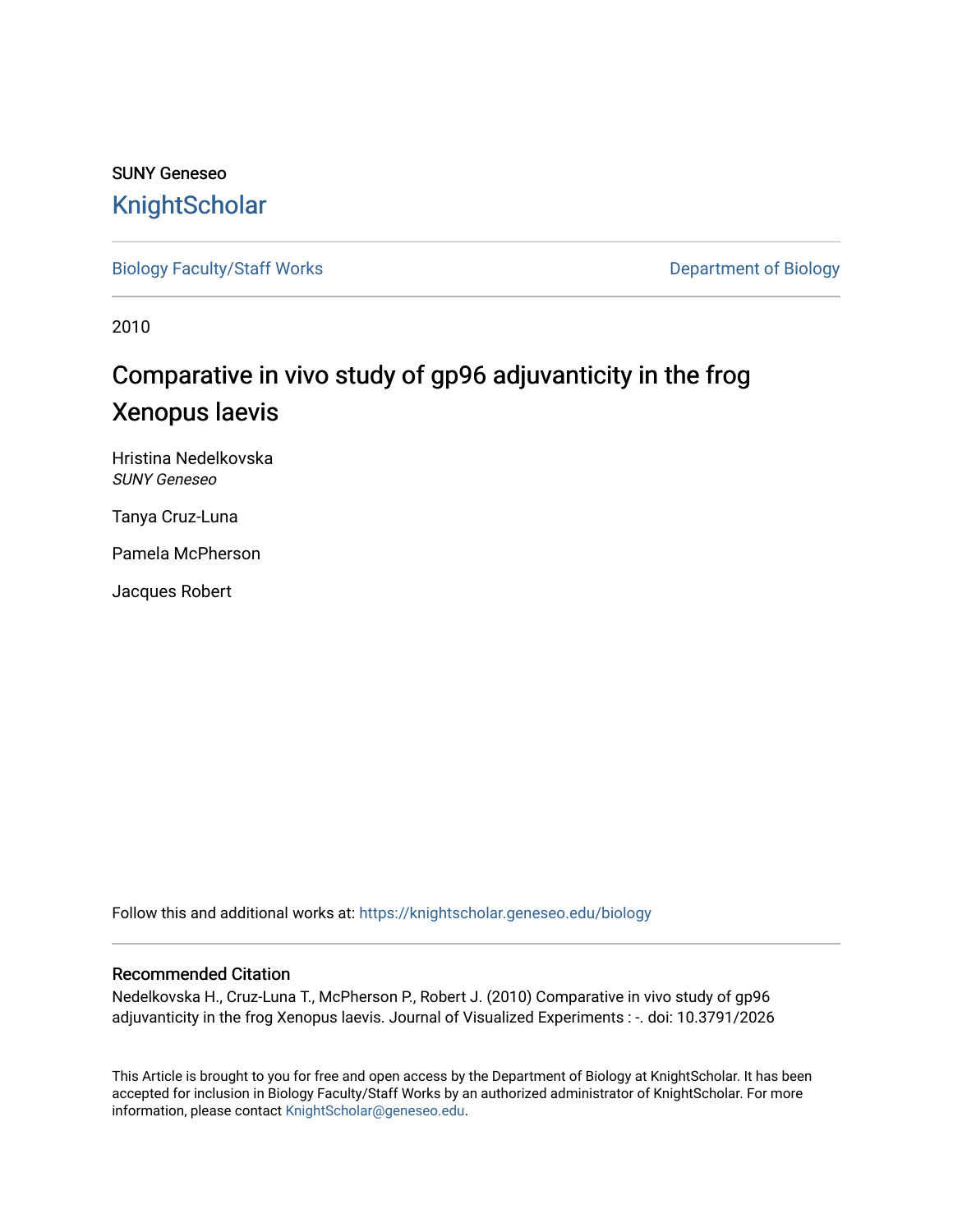## **Video Article** Comparative *in vivo* Study of gp96 Adjuvanticity in the Frog *Xenopus laevis*

Hristina Nedelkovska, Tanya Cruz-Luna, Pamela McPherson, Jacques Robert Department of Microbiology and Immunology, University of Rochester

Correspondence to: Jacques Robert at Jacques\_Robert@urmc.rochester.edu

URL: <http://www.jove.com/details.php?id=2026>

DOI: 10.3791/2026

Citation: Nedelkovska H., Cruz-Luna T., McPherson P., Robert J. (2010). Comparative in vivo Study of gp96 Adjuvanticity in the Frog Xenopus laevis. JoVE. 43. http://www.jove.com/details.php?id=2026, doi: 10.3791/2026

#### Abstract

We have developed in the amphibian *Xenopus laevis* a unique non-mammalian model to study the ability of certain heat shock proteins (hsps) such as gp96 to facilitate cross-presentation of chaperoned antigens and elicit innate and adaptive T cell responses. *Xenopus* skin graft rejection provides an excellent platform to study the ability of gp96 to elicit classical MHC class Ia (class Ia) restricted T cell responses. Additionally, the *Xenopus* model system also provides an attractive alternative to mice for exploring the ability of gp96 to generate responses against tumors that have down-regulated their class Ia molecules thereby escaping immune surveillance. Recently, we have developed an adoptive cell transfer assay in *Xenopus* clones using peritoneal leukocytes as antigen presenting cells (APCs), and shown that gp96 can prime CD8 T cell responses *in vivo* against minor histocompatibility skin antigens as well as against the *Xenopus* thymic tumor 15/0 that does not express class Ia molecules. We describe here the methodology involved to perform these assays including the elicitation, pulsing and adoptive transfer of peritoneal leukocytes, as well as the skin graft and tumor transplantation assays. Additionally we are also describing the harvesting and separation of peripheral blood leukocytes used for flow cytometry and proliferation assays which allow for further characterization of the effector populations involved in skin rejection and anti-tumor responses.

#### Protocol

#### **1. Animals**

*X. laevis* x *X. gilli* hybrids LG-6 and LG-15 isogenetic clones <sup>1</sup> are from our breeding colony at the University of Rochester (http://www.urmc.rochester.edu/smd/mbi/xenopus/index.htm). LG-6 and LG-15 share the same heterozygous MHC haplotype (a/c) but differ at minor histocompatibility (H) loci. Progeny from these clones are produced by gynogenesis, in which diploid eggs produced by the female are activated by UV-irradiated sperm (no DNA contribution to the progeny).

The use of gloves is facultative. Some people prefer to not wear them because it is more difficult to handle the frogs (slippery) and in fact it appears to make the frogs uncomfortable.

## **2. Purification of gp96 from 15/0 Tumor (Expresses Both Tumor and Minor H-Ags)**

Gp96 purification has been previously described <sup>2, 3</sup>. Briefly, gp96 is purified by 50-70% ammonium sulfate fractionation, followed by conA-sepharose and DEAE chromatography. About 20-50 μg of protein can be obtained per 1 mL of tumor tissue. Purity of the preparation is determined by SDS-PAGE and sliver staining.

#### **3. Elicitation and Harvest of Peritoneal Leukocytes (PLs) from Minor H-Ag-disparate LG-6 Frogs**

- 1. Grow a 25 mL overnight *E. Coli* culture in a 50 mL conical tube at 37°C with shaking.
- 2. The next day heat kill the bacteria by boiling it for 1 hour.
- 3. Centrifuge the heat killed *E. Coli* for 15 min at 2,000 rpm (1,500 g) at 4°C.
- 4. Remove the supernatant and resuspend the bacterial pellet in 1/10<sup>th</sup> the original culture volume (2.5 mL) in APBS. At this point the bacterial culture is ready for use and must be used within 24 hrs.
- 5. Inject intraperitoneally (i.p.) 200 (for a 2 inch frog) or 300 μL (for a 3 inch frog) of the heat-killed bacterial preparation per frog using a 25 gauge 5/8 needle.
- 6. Three days after injection PLs are harvested by intraperitoneal lavage.
- 7. Before PL harvesting, adult frogs are anesthetized by immersion in a 0.1% aqueous solution of tricaine methane sulfonate (TMS, MS-222) buffered with sodium bicarbonate for up to 5 min until all movement ceases (duration depends on size and age). Animals wake within 10-20 min after treatment.
- 8. Disinfect the abdomen of the frog with a small amount of 70% ethanol.
- 9. Inject 5 mL (for a 2 inch frog) or 10 mL (for a 3 inch frog) of sterile APBS pre-warmed at room temperature into the peritoneal cavity using a 18 gauge 1 ½ needle. Remove the needle and gently massage the frog for a minute to insure that the injected buffer equilibrates with the fluid in the body cavity.
- 10. Use a new 18 gauge 1 ½ needle without a syringe to collect the peritoneal fluid that will drip from the back of the needle into a clean 50 mL conical tube. Make sure to retrieve as much of the initial injected volume as possible. Be careful to avoid blood vessels in the central area of the abdominal region.
- 11. Once PLs are harvested put the frog in a container with shallow water until it is awake at which point it can be placed back in its cage.

## **4. Pulsing and Adoptive Transfer of Lg-6 Pls Into Naíve Lg-6 Recipients**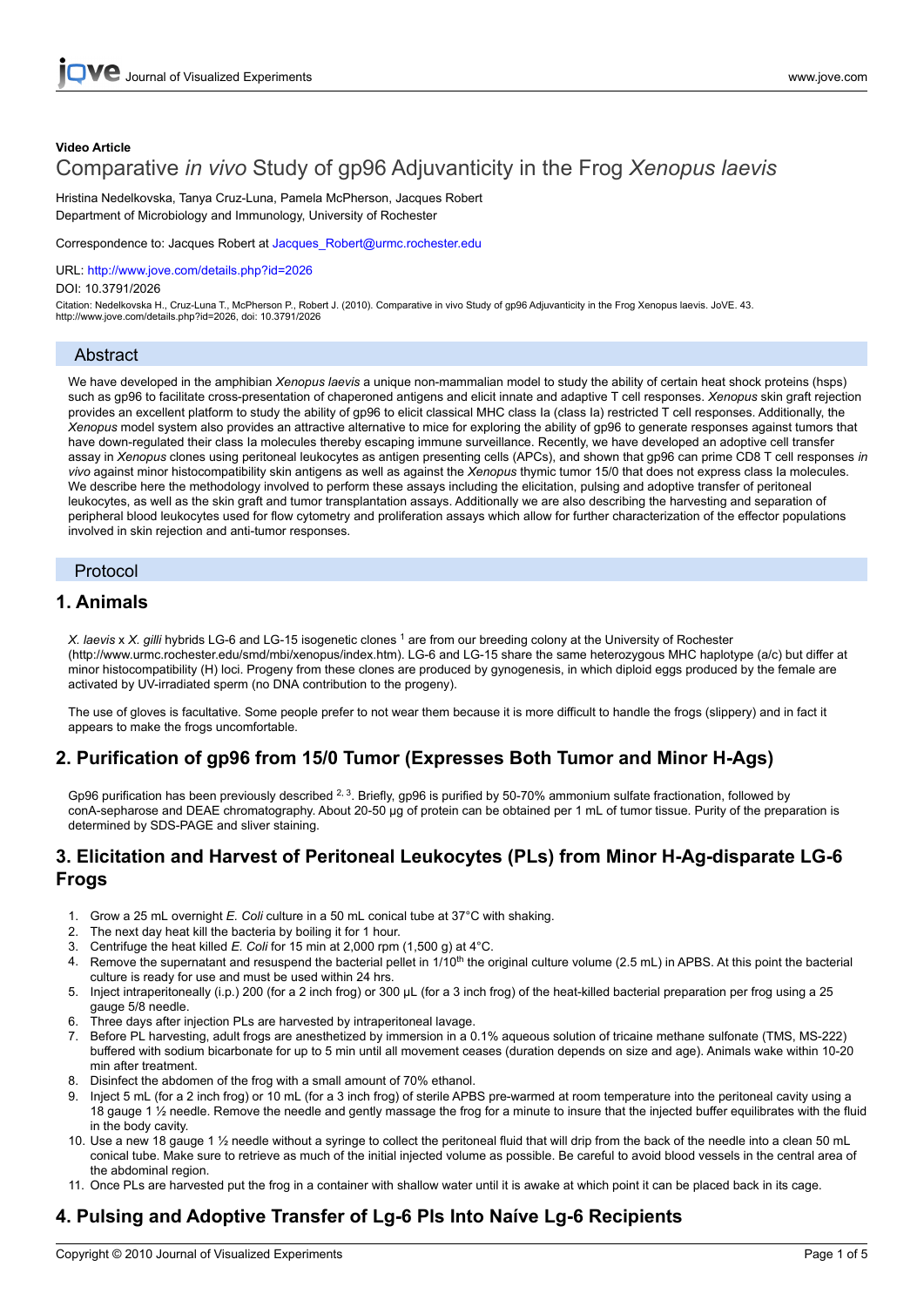## **Ve** [Journal of Visualized Experiments www.jove.com](http://www.jove.com)

- [1. Wash](http://www.jove.com) the PLs once with cold APBS and centrifuge them at 1,000 rpm (750 g) for 10 min at 4°C.
- 2. Remove the supernatant and resuspend the PLs in APBS.
- 3. Pulse the PLs with gp96 at a concentration of 1  $\mu$ g gp96 per 5 x 10<sup>5</sup> PLs.<br>4. Once the appropriate amount of gp96 is added to the PLs, mix them by p
- Once the appropriate amount of gp96 is added to the PLs, mix them by pipeting and incubate on ice for 1 hour.
- 5. Centrifuge the cells either at 1,000 rpm for 10 min at 4°C or at 14,000 rpm for 1 min to remove any unbound gp96.
- 6. Wash the PLs 3X with cold APBS to ensure there is no residual gp96 left.
- 7. Resuspend the pulsed PLs at a concentration of  $5 \times 10^5$  PLs per 300  $\mu$ L.
- 8. Adoptively transfer PLs by i.p. injection using 25 gauge 5/8 needle. Inject 300 uL of pulsed PLs (5 x 10<sup>5</sup> cells) per animal.
- 9. Frogs need to be primed at least 3 days before continuing with skin graft or tumor challenge experiments.

## **5. Skin Graft Assay**

Skin graft rejection is a well-established assay in *Xenopus* 4, 5, 6. In *Xenopus*, a recipient rejects donor skin displaying 1 or 2 MHC haplotype mismatches within 18-22 days at 21-22°C. In contrast, skin grafts between LG-6 and LG-15 clones that differ only by minor H-Ags are rejected more slowly (more that 30 days). However, this rejection is accelerated in recipients that have been primed against donor minor H-Ags either by a previous skin graft or by immunization with gp96 purified from the donor. No rejection at all occurs when the donor and the recipient are genetically identical (e.g., cloned or fully inbred animals). Therefore, this simple technique is very powerful for characterizing *in vivo* immune responses elicited by gp96.

- 1. Anesthetize donor frog as described in 3.7.
- Note: Only minimal precautions need to be taken since *Xenopus* produce potent anti-microbial peptides (e.g., magainin) in the skin that obviates the need for total aseptic procedures. In fact, treatment of the frog with any disinfectant would be detrimental for the skin. In addition, *Xenopus* do not have any pathogens that can be transferred to humans. Therefore, the use of gloves is optional. However, all the dissection instruments used need to be autoclaved and all solutions need to be sterile.
- 2. Cut and remove a small (20 mm X 5 mm) piece of ventral skin (abdominal skin which appears silvery due to the presence of irridophore pigmented cells) from a LG-15 donor frog using scissors.
- 3. Place the skin in a Petridish containing APBS and keep it on ice. Manipulate the skin tissue very gently; avoid holding it in between forceps.
- 4. Using a razor or scissors cut individual grafts into 5 mm X 5 mm pieces. Keep the fragments in APBS on ice.
- 5. At this point the donor frog is placed in a container with shallow water until it is awake and then it is placed in water containing antibiotics (Penstrep at concentration of 5 mg/L). The frog is kept in water with antibiotics for two days at which point it is returned in normal water. The small wound at the site where the skin was removed does not need to be sewed and heals within a week.
- 6. Anesthetize the recipient LG-6 frog.
- 7. Make a small incision on the dorsal (back) skin of the recipient and insert the 5 mm X 5 mm graft under the skin with the silvery side up. Be careful not to introduce large air bubbles under the skin because that may lead to displacement or even loss of the graft.
- 8. Make sure you note the scissor and forceps markings on the grafts because those are not counted as graft rejection once the scoring starts. 9. 24 hours later a part of the overlaying host skin needs to be removed from the graft.
- 10. Anesthetize the recipient LG-6 frog. Handle the animal as described in 5.1.
- 11. Using autoclaved scissors cut out a window around the graft so that the graft can be freely visualized. Be careful not to touch the donor skin or to induce bleeding. Let the frog recover as described in 5.5.
- 12. Start scoring the graft right away by taking a sketch. Skin graft rejection is determined by the percent of destruction of the irridophores on the grafted skin.
- 13. The grafts need to be checked every 2-3 days but the animals do not need to be anesthetized for this. To visualize the grafts, the frogs need to be placed in a petridish under a dissecting microscope.

### **6. Whole-mount Immunohistology of Transplanted Skin**

Frog whole-mount immunohistology has been previously described <sup>6</sup>. Briefly, the frog is anesthetized and placed under the microscope on a sterile paper towel pre-wet with frog water (the working area is also aseptically prepared). The transplanted skin is then harvested together with a small amount of surrounding host skin and it is stained with antibodies similarly to cell staining for flow cytometry analysis <sup>6</sup>. Autoclaved instruments and sterile buffers need to be used. After staining the skin is placed on a microscope slide and gently pressed with a cover slip. At this point the skin can be visualized using a fluorescent microscope for different cell populations that have infiltrated the graft. After the procedure the frog is kept in water with antibiotics as described in section 5.5. and returned in normal water. The small wound left where the skin was removed heals within a week.

### **7. Characterization of Blood Leukocytes**

- 1. Before removing blood from the frog, one needs to prepare "glass needles" by pulling sterile Pasteur pipettes over flame. The fine extremity of the pipette is sharpened under the stereomicroscope. The pipette is then connected to an aspiration plastic tube. All instruments such as the forceps and scissors need to be autoclaved before use.
- 2. Also prepare ice cold 10 mL of APBS and heparin solution by adding 50 units heparin per 1 mL of APBS. Keep solution on ice. All solutions used need to be sterile.
- 3. Anesthetize frog as described in 3.7, and follow the same animal handling procedures as described in 5.1. .
- 4. Cut the skin above the posterior foot to expose the dorsal tarsus vein.
- 5. Fill the Pasteur pipette with 1-2 mL of APBS+heparin solution.
- 6. Insert the "glass needle" into the vein and start collecting the blood by slowly aspirating with the mouth. It is important to have APBS+heparin solution in the "glass needle" since this will prevent the blood from clotting and clogging the tip of the needle.
- 7. 1 to 2 mL of blood can be obtained from one average sized frog.
- 8. The small incision on the frog's leg does not need to be sewed and the wound heals within one week.
- 9. Centrifuge the blood at 1,000 rpm for 10 min at 4°C.
- 10. Remove the supernatant and wash the cells 1X with 10 mL of cold APBS.
- 11. Overlay 2 mL of blood (1-5 x 10<sup>6</sup> cells) onto 1 mL of ficoll Histopaque 1.077 (Sigma) pre-warmed at room temperature in order to separate the blood leukocytes from the red blood cells.
- 12. Centrifuge 20 min at 1,000 rpm at room temperature with no brake, and then collect the leukocyte band.
- 13. Wash the cells 2X with APBS by centrifugation at 1,400 rpm for 10 min at 4°C to remove the residual ficoll.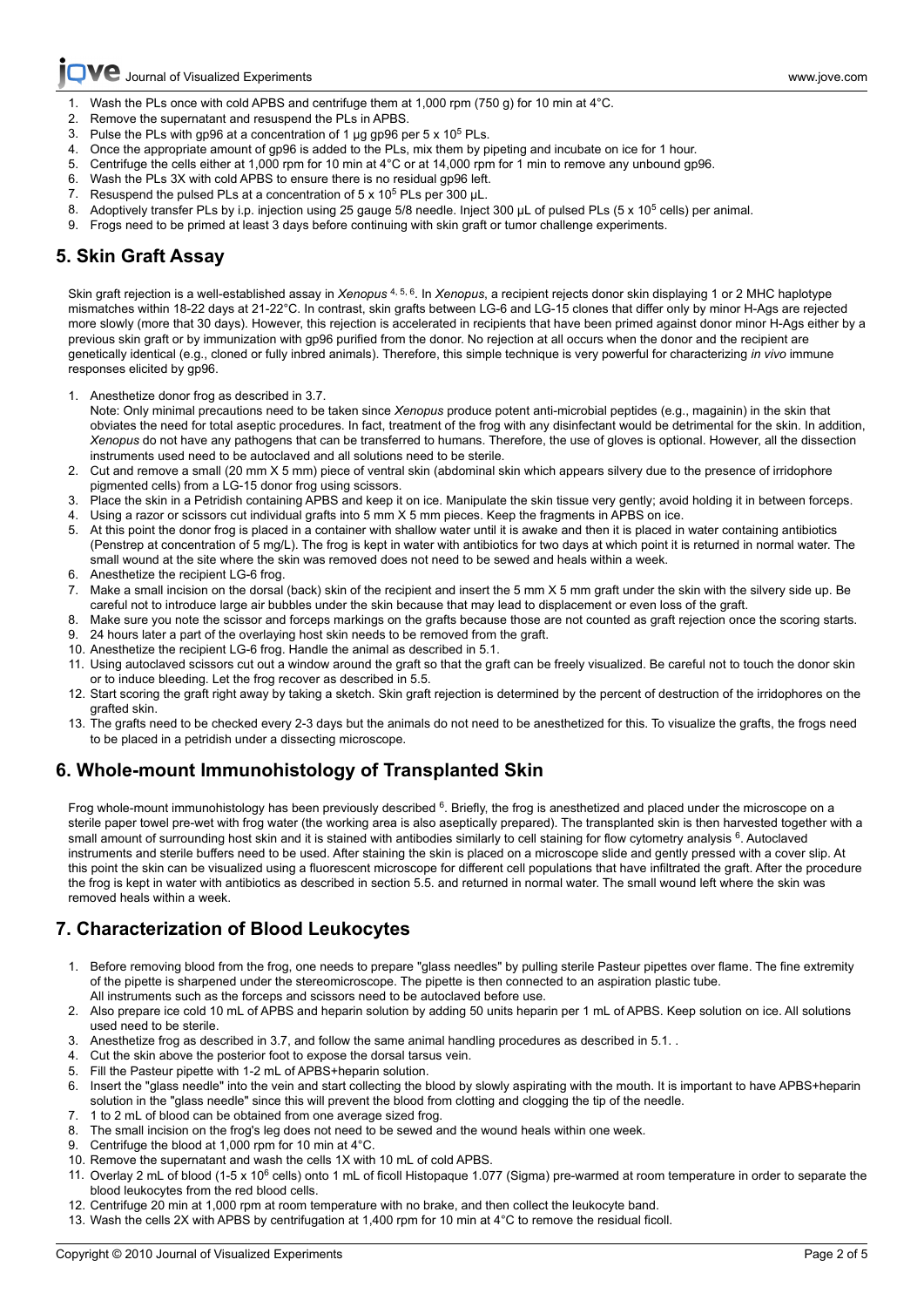[14. At this](http://www.jove.com) point the cells are ready to be stained with antibodies for flow cytometry analysis, or to be use for *in vitro* culture assays.

## **8. Tumor Transplantation Assay**

- 1. About a week before the experiment thaw out a fresh batch of 15/0 tumor cells and make sure that the cells start growing well. Culture medium is succinctly described in the next section and in more detail in <sup>3</sup>.
- 2. Expand the 15/0 tumor cells.
- 3. On the day of the experiment, count the cells and determine cell death by Trypan blue exclusion. Cell death should be less than 5%. Wash cells 1X in cold APBS, and centrifuge at 1,000 rpm at 4°C for 10 min.
- 4. Resuspend the cells in tumor culture medium at a density of  $5 \times 10^5$  15/0 cells per 300 µL.
- 5. Transplant 5 x 10<sup>5</sup> cells in 300 μL volume per frog by subcutaneous injection using a 25 gauge 5/8 needle on one side of the dorsal (back) side of the animal.
- 6. Tumor growth will start within 2-3 weeks after tumor challenge. The initial tumor appearance must be noted and the tumor volume needs to be recorded every 2-3 days. Tumor volume (height X length X width) is measured using calipers.
- 7. Once the tumor grows to 3,500 mm<sup>3</sup> or the frog starts looking lethargic, it needs to be euthanized to prevent discomfort.

## **9. Reagents Needed:**

- Amphibian Phosphate Buffered Saline (APBS): 6.6 g/L NaCl, 1.15 g/L Na<sub>2</sub>HPO<sub>4</sub>, 0.2 g/L KH<sub>2</sub>PO. pH to 7.5 using 10N NaOH and filter sterilized through 0.2 μm filter.
- Tricaine Methane Sulfonate (TMS, MS-222) (Crescent Research Chemicals CAS#886-86-2).
- Sodium bicarbonate (Fisher Scientific S-233-500).
- Histopaque-1077 (Sigma-Aldrich 10771-100 mL)
- Heparin Sodium Salt (Sigma-Aldrich H3149-50KU)
- Culture medium for *Xenopus* 15/0 tumors [see 3 for more details]: 1 L of Iscove DMEM basal medium (Gibco-Invitrogen 11965) with 10 mL Insulin, 10 mL non-essential amino acids, 10 mL penicillin-streptomycin; 10 μg/ mL of Kanamycin; 3 mL of primatone (Sheffield Products Division), 1 mL of β2-mercaptoethanol, and 3.02 g NaHCO<sub>3</sub> in water (pH 7.0). This medium is diluted to amphibian osmolarity by adding 30% double distilled water, and supplemented with 5% fetal bovine serum, 20% superantant from a *Xenopus* kidney cell line A6, and 0.25% of normal *Xenopus* serum.

#### **10. Representative Results**



Figure 1. Stereomicroscopic analysis of skin graft rejection 12 days post-transplantation. LG-6 cloned frog received a skin graft from either (A) a MHC-identical LG-6 (shows no rejection) or (B) a MHC-disparate outbred donor (80% rejection). Arrows shows silvery iridophore pigmented cells marking healthy (non-rejected) grafted tissue. (\*) Mark of forceps not due to rejection.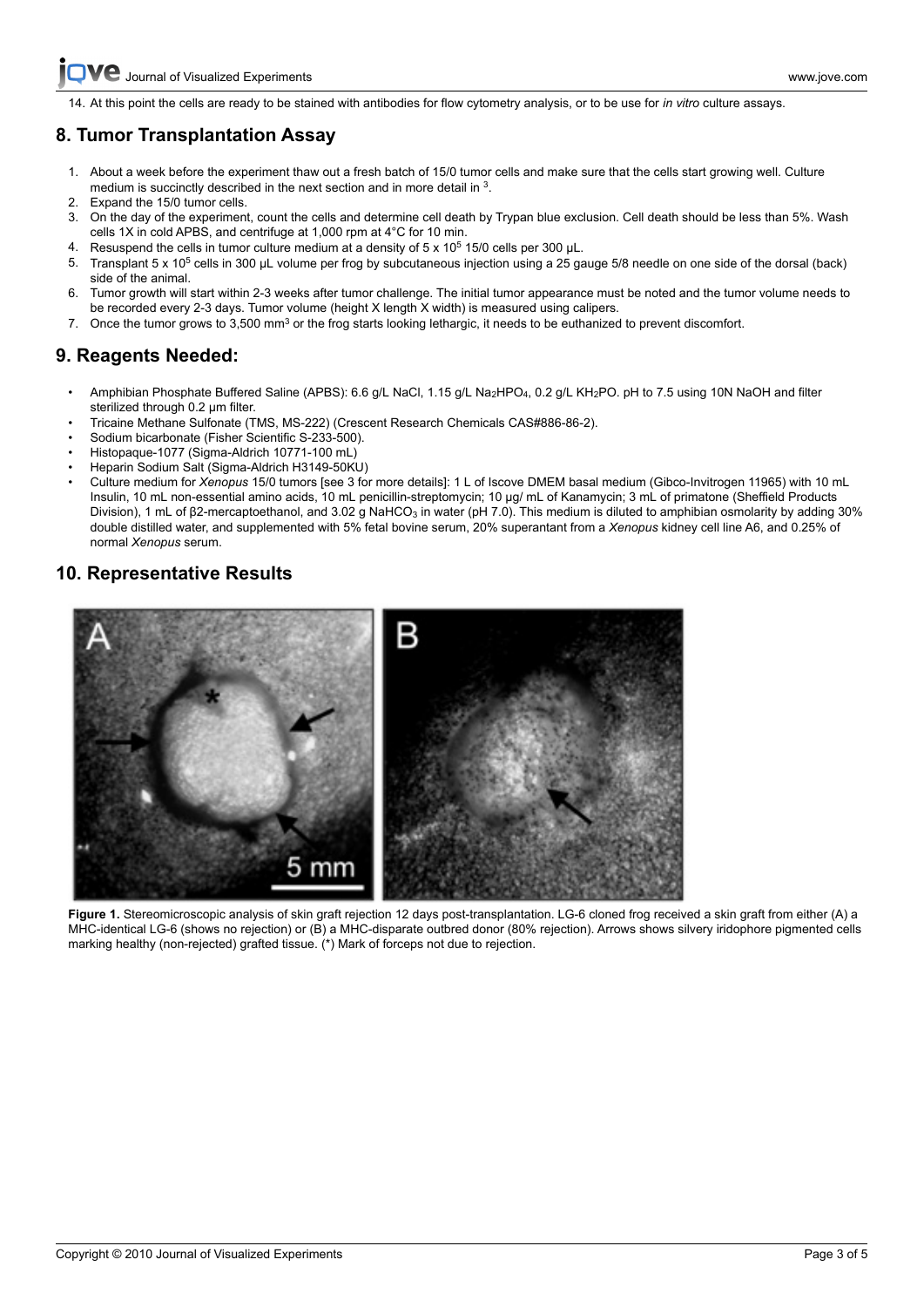

## Days post 15/0 transplantation

**Figure 2. Gp96 facilitates cross-presentation of tumor antigens in** *Xenopus***.** LG-15 PLs (5 x 10<sup>5</sup> ) were pulsed for 1 hr on ice either with APBS (negative control), 1 μg of recombinant gp96 purified from an *E. Coli* culture, or 1 or 0.5 μg of gp96 purified from 15/0 tumor tissue. After 3 washes, cells were adoptively transferred into LG-15 adult recipients (1 x 10<sup>6</sup>/individual). Three days later, live 15/0 tumor cells (5 x 10<sup>5</sup>) were transplanted by s.c. injection. Each curve represents the kinetics of tumor growth in one frog. Days post challenge when tumors first appeared were monitored, and tumor size was determined periodically with a caliper (length x width x thickness).

#### **Discussion**

The amphibian *Xenopus* is a unique versatile non-mammalian model to study immunity. Its extensive use in biomedical and immunological research has yielded in many important research tools such as the MHC defined clones LG-6 and LG-15 as well as different cell lines and monoclonal antibodies. Using these tools we have established different *in vitro* and *in vivo* assays to study the ability of heat shock proteins such as gp96 to mediate potent Ag-specific anti-minor H-Ag and anti-tumor T cell responses <sup>7</sup>. This model system allows us to further investigate the immunological properties gp96 during the priming and effector cell phases.

Concerning the priming phase, initial studies of these responses used subcutaneous immunization with purified gp96 that required two injections of 10 μg gp96 at two week intervals before *in vivo* assays such as skin grafting or tumor transplantation 2, 8. In comparison, the cross-presentation method we have developed<sup>7</sup> and are currently using is more convenient and efficient. The multiple advantages of this priming strategy include time and amount of protein needed for each experiment. For instance in order to immunize an animal it takes 4 weeks and 20 μg of gp96, while with PL priming we need only 3 days and 0.5 to 1 μg of protein. Additionally there is less variability because the priming consists of only one injection of PLs pulsed with gp96. This is a critical step because if the needle is pulled out too quickly during one of the immunization by s.c. injection, a significant fraction of protein may be lost therefore causing a greater individual variability. Importantly, this cross-presentation assay provides a way to further investigate the mechanisms of gp96-mediated immune responses. For example, we can also modulate the expression of certain molecules such as class Ia on the surface of PLs before pulsing with gp96 to investigate their role in gp96 mediated immune responses and T cell priming. The process of gp96 internalization can also be studied by pre-incubating PLs with antibodies or competitors interfering with endocytic receptors<sup>7</sup>.

Concerning the effector phase, the *Xenopus* model is not only suitable to characterize immune cell effectors *in vitro* by flow cytometry, killing and proliferation assays 8, 9, but also provides powerful *in vivo* assays such as minor H-Ag-disparate skin grafting and tumor transplantation assays. Both of these assays are well established in the *Xenopus* model however there are a few critical steps that must be followed. For instance in the skin grafting assay special attention must be paid when handling the graft especially when cutting out the window of overlaying host skin. The window has to be slightly smaller than the graft itself so that the graft will not fall out. Furthermore, during tumor transplantation it is important to first inject half of the control animals followed by the experimental ones and than finish with the second half of the control frogs. This will ensure that the tumor is viable during the injection process and will produce more consistent data. The fact that this model system relies on cloned animals further allows to extend studies of effector cells stimulated by hsps using adoptive cell transfer  $^{10}$ .

In summary, the methods presented here highlight the frog *Xenopus* as an exceptional non-mammalian model system to study hsps such as gp96 role in immune surveillance and immune responses.